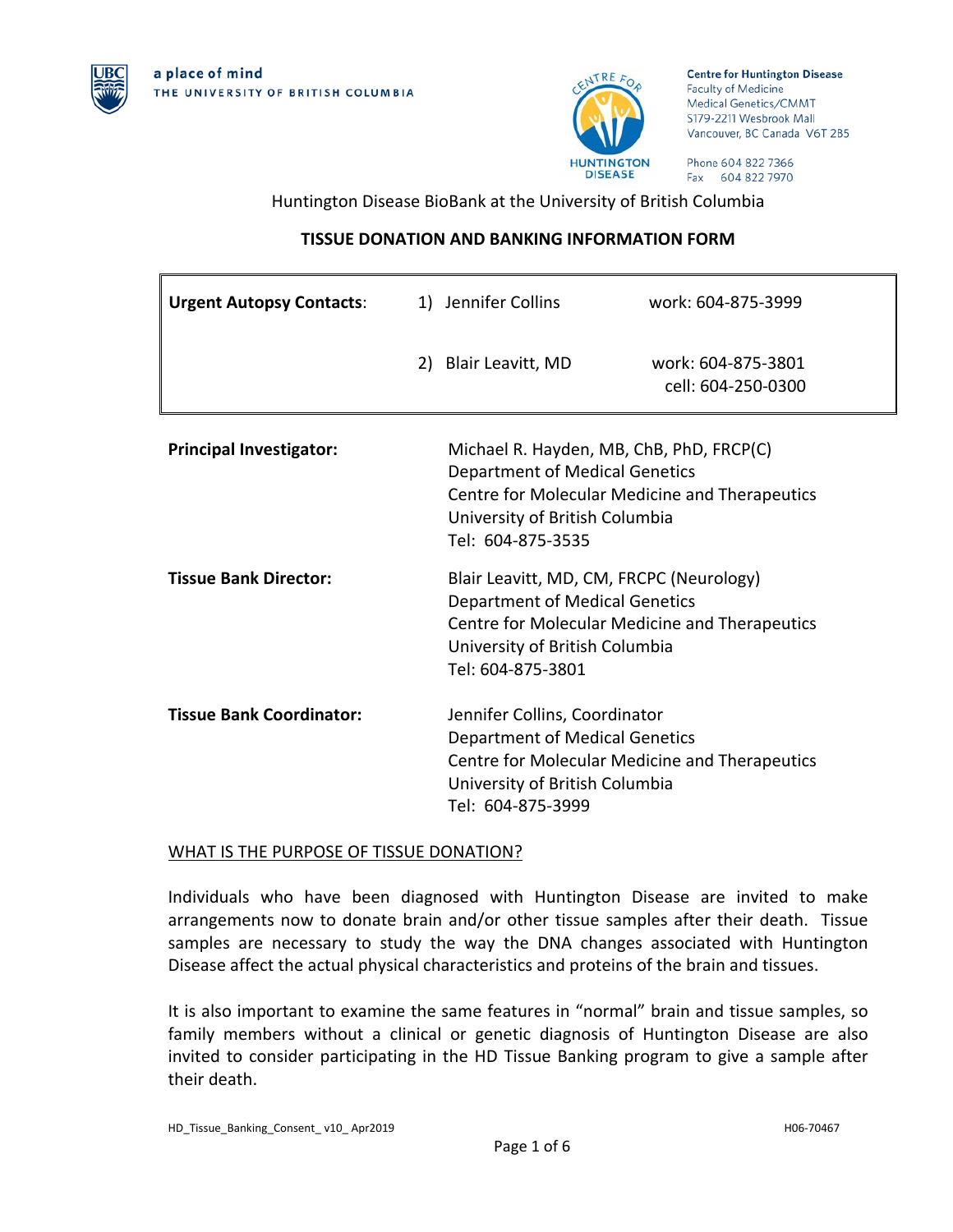

Tissues are removed during the course of a complete or restricted autopsy performed by a pathologist in a hospital. Samples are frozen and later used in biochemical testing relating to how and where the Huntington Disease gene expresses itself to make a protein and how and where it interacts with other proteins.

## HOW CAN ARRANGEMENTS BE MADE FOR TISSUE DONATION NOW?

If you decide to make the donation of tissue, the following steps should be taken:

- 1) Inform your next-of-kin, family or executor of your wish to be a donor, and of the location of the necessary documents. For persons in a hospital or other care facility the caregivers directly involved must also be informed of the desire to donate tissue.
- 2) Complete Section A of the "Consent under the Human Tissue Gift Act". The "Act" allows you to make provisions for tissue donation at any time during life. Only your name, the date and your signature are necessary on this consent. No witness is required. The signed document then allows a qualified physician, upon death, to remove the tissue you have decided to donate. You may choose to donate any organs or tissues useful to this research. In this case, check the first box. Generally the donation consists of less than 500 grams each of brain and peripheral tissues. If you wish to impose any restrictions, check the second box, and specify which tissue(s) you wish to donate.

If, however, in the opinion of a physician, the donor is incapable of giving a consent by reason of injury or disease, the next-of-kin must sign section B of the "Consent under the Human Tissue Gift Act", when death is imminent or at the time of death.

Please keep this form in an accessible location in your home, or in the case of a person residing in a hospital or nursing home, attached to his/her chart.

3) Because the tissue is removed during the course of an autopsy, consent for postmortem examination must be signed by the next-of-kin at the time of death, in the presence of a witness. To this end, we have included two copies of the consent. Again, they should be kept in an accessible location in your home, or in the case of a person residing in a hospital or nursing home, attached to his/her chart. The consent could also be signed when death is imminent and later confirmed at the time of death by telephone.

### WHO IS THE NEXT-OF-KIN?

If a person other than the next-of-kin signs where such a signature is required the document cannot be considered valid. The next-of-kin is, *in the following order*:

- a) the spouse of any age; or
- b) if none, or if the spouse is not readily available, any one of the children who has attained the age of majority; or
- c) if none, or if none is readily available, either of the parents; or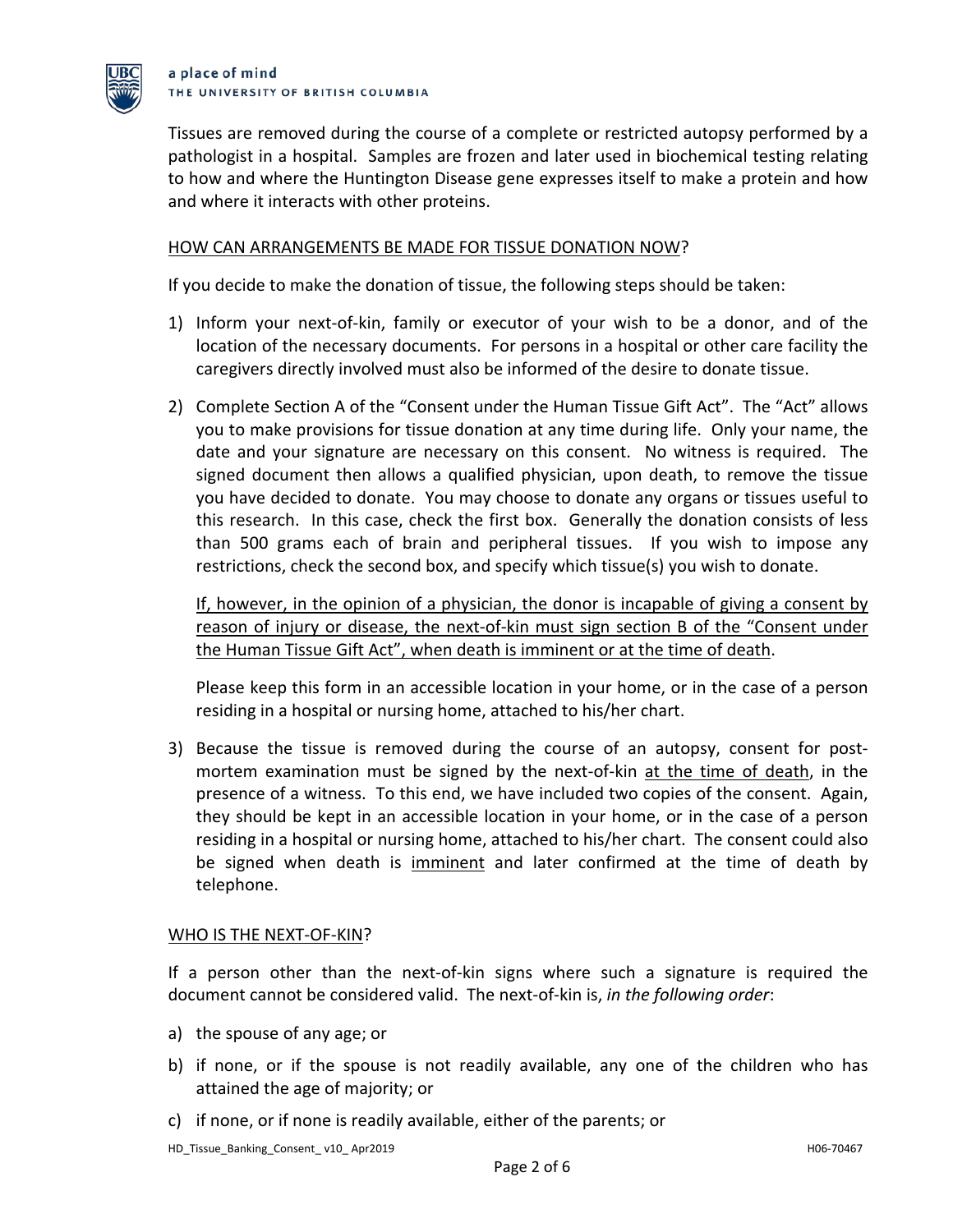

### a place of mind

THE UNIVERSITY OF BRITISH COLUMBIA

- d) if none, or if neither is readily available, any one of the brothers or sisters who has attained the age of majority; or
- e) if none, or if none is readily available, the person lawfully in possession of the body other than, where he died in hospital, the administrative head of the hospital.

## WILL THE REMOVAL OF TISSUE INTERFERE WITH FUNERAL ARRANGEMENTS?

No. The removal of tissue will not interfere in any way with a normal funeral procedure. A delay of up to twelve hours may be expected, however. In addition to providing tissue for research, an autopsy may also be performed to determine the definite cause of death, and may also reveal the presence of infectious or inherited diseases.

### HOW QUICKLY MUST THE TISSUES BE REMOVED AFTER DEATH?

After death, the next-of-kin must sign additional consent forms from the hospital performing the tissue harvest and sometimes transport to a particular hospital is necessary before the autopsy can be performed. For most research, it is essential that tissues be obtained within a maximum of 12 hours after death occurs. Delays of up to 24 hours are accepted, but such tissues have limited research potential.

## HOW AND WHERE WILL MY TISSUE BE STORED AND USED FOR RESEARCH?

After the tissue is collected, all samples will be coded with unique numerical identifiers and all information related to your samples kept confidential. This number will not include any personal information that could identify you (e.g., it will not include your Personal Health Number, SIN, or your initials, etc.). Only this number will be used on any research-related information collected about you during the course of this study, so that your identity will be kept confidential. Information that contains your identity will remain only with the Principal Investigator, Tissue Bank Director, Coordinator and/or designate. The list that matches your name to the unique study number that is used on your research-related information will not be removed or released without consent of your next-of-kin unless required by law. Paper records will be kept in locked cabinets at the Huntington Disease BioBank in the Centre for Molecular Medicine and Therapeutics at 950 West 28<sup>th</sup> Avenue in Vancouver. All computer files with identifiable information will be encrypted and kept locked with restricted access passwords known solely by the Coordinator and his designate.

It is our hope that this Tissue bank will serve as an essential resource for an ongoing program of HD research allowing us to explore new lines of investigation until a cure is found. With that in mind, all samples will be kept for an indefinite period of time, but used exclusively for this program of HD research. All HD research proposals using banked samples will have to undergo ethical review by the Clinical Research Ethics Boards at the institutions conducting the research. Only studies receiving a certificate of ethical approval will be allowed to proceed.

### WHO WILL USE MY TISSUES FOR RESEACH?

In addition to UBC researchers at the Centre for Molecular Medicine and Therapeutics, the de-identified tissue samples and corresponding clinical information may also be analyzed by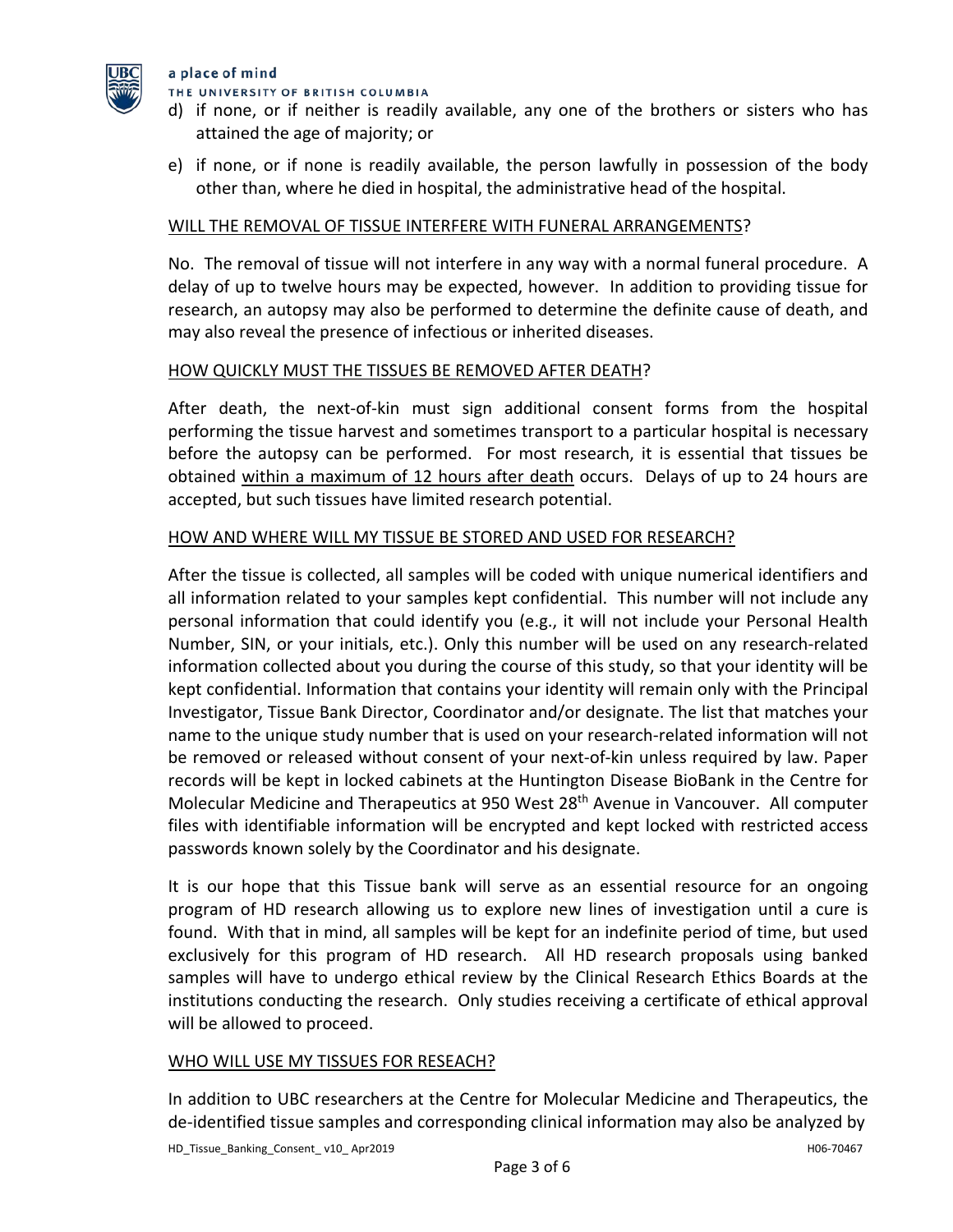

#### a place of mind THE UNIVERSITY OF BRITISH COLUMBIA

scientific collaborators, including industry collaborators, in other laboratories worldwide, solely for the purposes of HD research. Any outside analysis will be performed in a completely de-identified manner using numerical codes and will follow all protocols outlined in this banking program. Some of the information obtained from future research could eventually be used in scientific publications or presentations using numerical codes to protect the identity of the participants.

## WILL MY TAKING PART IN THIS TISSUE BANK BE KEPT CONFIDENTIAL?

Your confidentiality will be respected. However, research records and health or other source records identifying you may be inspected in the presence of the Investigator or his or her designate by Health Canada and the UBC Research Ethics Board for the purpose of monitoring the research. No information or records that disclose your identity will be published without your next-of-kin's consent, nor will any information or records that disclose your identity be removed or released without their consent unless required by law. Your rights to privacy are legally protected by federal and provincial laws that require safeguards to ensure that your privacy is respected.

## WHAT ARE THE BENEFITS AND RISKS OF PARTICIPATING?

You will not receive any direct benefits from donating tissue; nor will you receive any payment or remuneration for participating. However, the knowledge obtained through HD research made possible by this bank could be of benefit to future generations. There are also no known risks to you personally.

## YOUR DECISION TO DONATE YOUR TISSUE IS ENTIRELY VOLUNTARY.

You may refuse or change your mind and withdraw at any time. You do not have to provide any reasons for your decision. If you choose not to take part, it will in no way affect your current or future medical care or treatments, or the medical care of any of your family members.

This consent provides relevant information about the process of tissue banking, why research using tissue is important, and what happens if you decide you would like to have your tissue donated to the bank after your death. We encourage you to discuss tissue banking with your family, friends, and doctor before you decide. If you have any questions or desire further information about this banking program you can contact the HD Tissue Banking Coordinator at 604-875-3999.

If you have any concerns or complaints about your rights as a research participant and/or your experiences while considering participating in this banking program, contact the Research Participant Complaint Line in the University of British Columbia Office of Research Ethics by e-mail at [RSIL@ors.ubc.ca](mailto:RSIL@ors.ubc.ca) or by phone at 604-822-8598 (Toll Free: 1-877-822- 8598).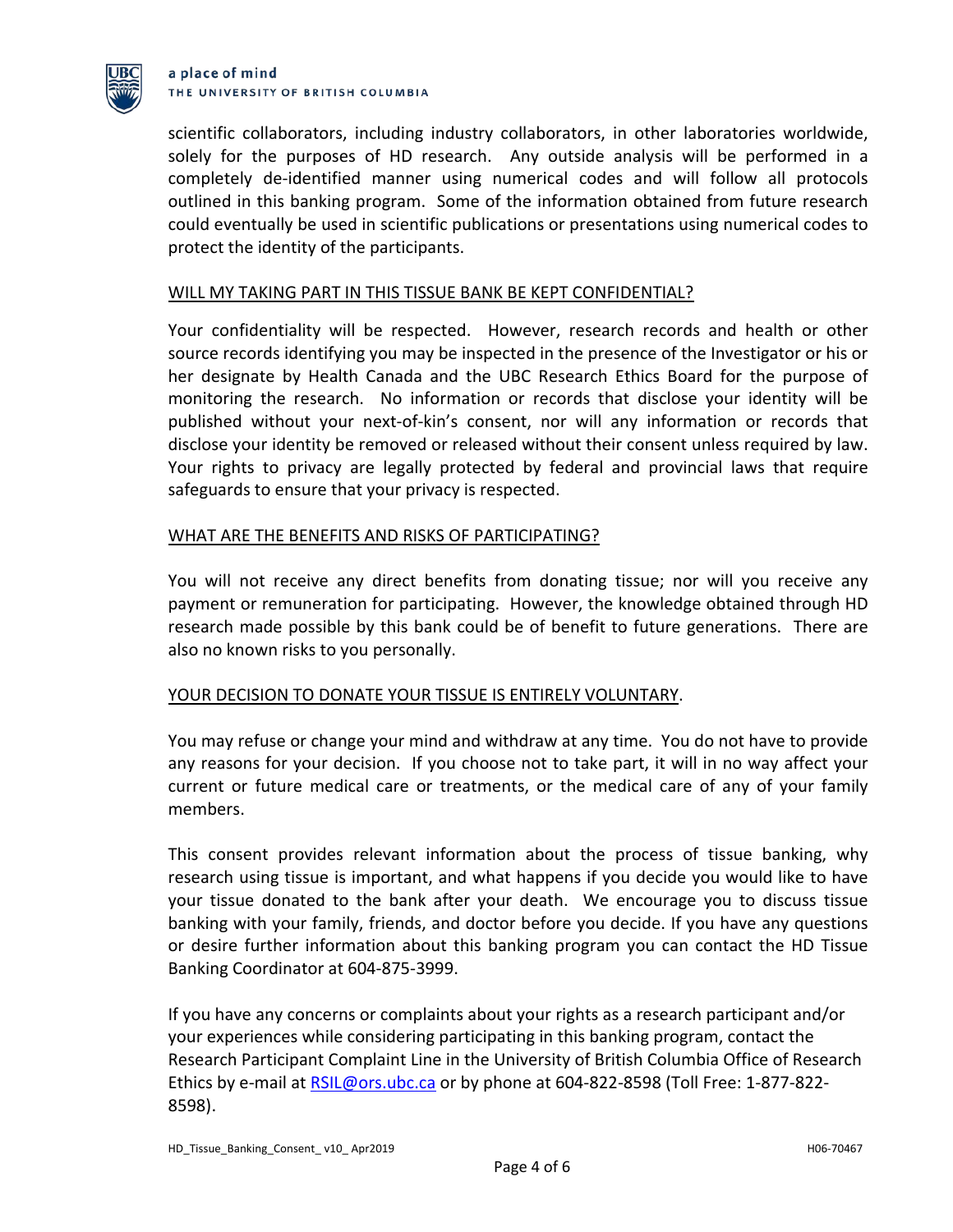



**Centre for Huntington Disease Faculty of Medicine** Medical Genetics/CMMT S179-2211 Wesbrook Mall Vancouver, BC Canada V6T 2B5

Phone 604 822 7366 Fax 604 822 7970

### **CONSENT UNDER THE HUMAN TISSUE GIFT ACT, 1971**

### A) Consent of Living Donor

I, 1, 2008 and 2008 and 2008 in the basic stained the age of 18 years, consent to the

use after my death of:

Any needed organs or parts of my body, or

Only the following organs or parts of my body:

for medical research to be administered by Dr. Michael R. Hayden of the University of British Columbia at the Centre for Molecular Medicine and Therapeutics.

\_\_\_\_\_\_\_\_\_\_\_\_\_\_\_\_\_\_\_\_\_\_\_\_\_\_\_\_\_\_\_\_\_\_\_\_\_\_\_\_\_\_\_\_\_\_\_\_\_\_\_\_\_\_\_\_\_\_\_\_\_\_\_\_\_\_\_\_\_\_\_\_\_\_

\_\_\_\_\_\_\_\_\_\_\_\_\_\_\_\_\_\_\_\_\_\_\_\_\_\_\_\_\_\_\_\_\_\_\_\_ \_\_\_\_\_\_\_\_\_\_\_\_\_\_\_\_\_\_\_\_\_ Signature Date **Date of the Contract of Contract Contract of Contract Contract Contract Only and Contract Only and Contract Only and Contract Only and Contract Only and Only and Only and Only and Only and Only and Only and** 

Please provide list of potential next-of-kin contacts below:

| Name | relationship | Telephone number |
|------|--------------|------------------|
|      |              |                  |
|      |              |                  |
|      |              |                  |

### B) Consent of Next-of-Kin

I, \_\_\_\_\_\_\_\_\_\_\_\_\_\_\_\_\_\_\_\_\_\_\_\_\_\_\_\_\_\_\_ being the Next-of-Kin of \_\_\_\_\_\_\_\_\_\_\_\_\_\_\_\_\_\_\_\_\_\_

\_\_\_\_\_\_\_\_\_\_\_\_\_\_\_\_\_\_\_\_\_\_\_\_, hereby consent in accordance with Section 5 of the Human

Tissue Gift Act, 1971, to the use after death of the forenamed of:

\_\_\_\_\_ Any needed organs or parts of the said body, or

**\_\_\_\_\_** Only the following organs or parts of the said body

for medical research to be administered by Dr. Michael R. Hayden of the University of British Columbia at the Centre for Molecular Medicine and Therapeutics.

\_\_\_\_\_\_\_\_\_\_\_\_\_\_\_\_\_\_\_\_\_\_\_\_\_\_\_\_\_\_\_\_\_\_\_\_\_\_\_\_\_\_\_\_\_\_\_\_\_\_\_\_\_\_\_\_\_\_\_\_\_\_\_\_\_\_\_\_\_\_\_\_\_\_

\_\_\_\_\_\_\_\_\_\_\_\_\_\_\_\_\_\_\_\_\_\_\_\_\_\_\_\_\_\_\_\_\_\_\_\_\_\_ \_\_\_\_\_\_\_\_\_\_\_\_\_\_\_\_\_\_\_\_\_

I also consent that, if necessary, the said body may be transferred to another medical facility in Vancouver for harvest of the donated organs or parts.

Signature Date

Relationship to Donor:\_\_\_\_\_\_\_\_\_\_\_\_\_\_\_\_\_\_\_\_\_\_\_\_\_\_\_\_\_\_\_\_\_\_\_\_\_\_\_